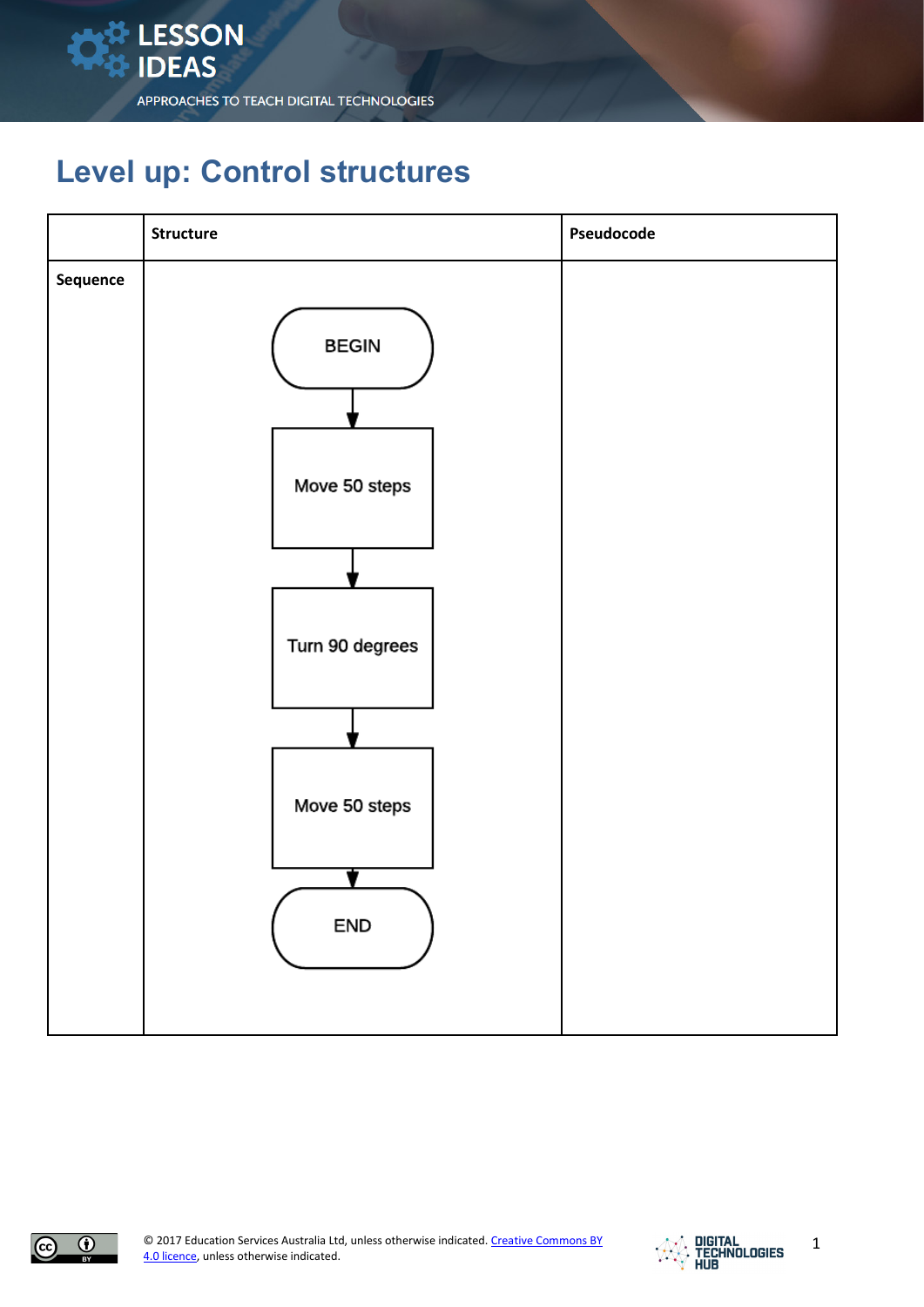**LESSON**<br>LIDEAS





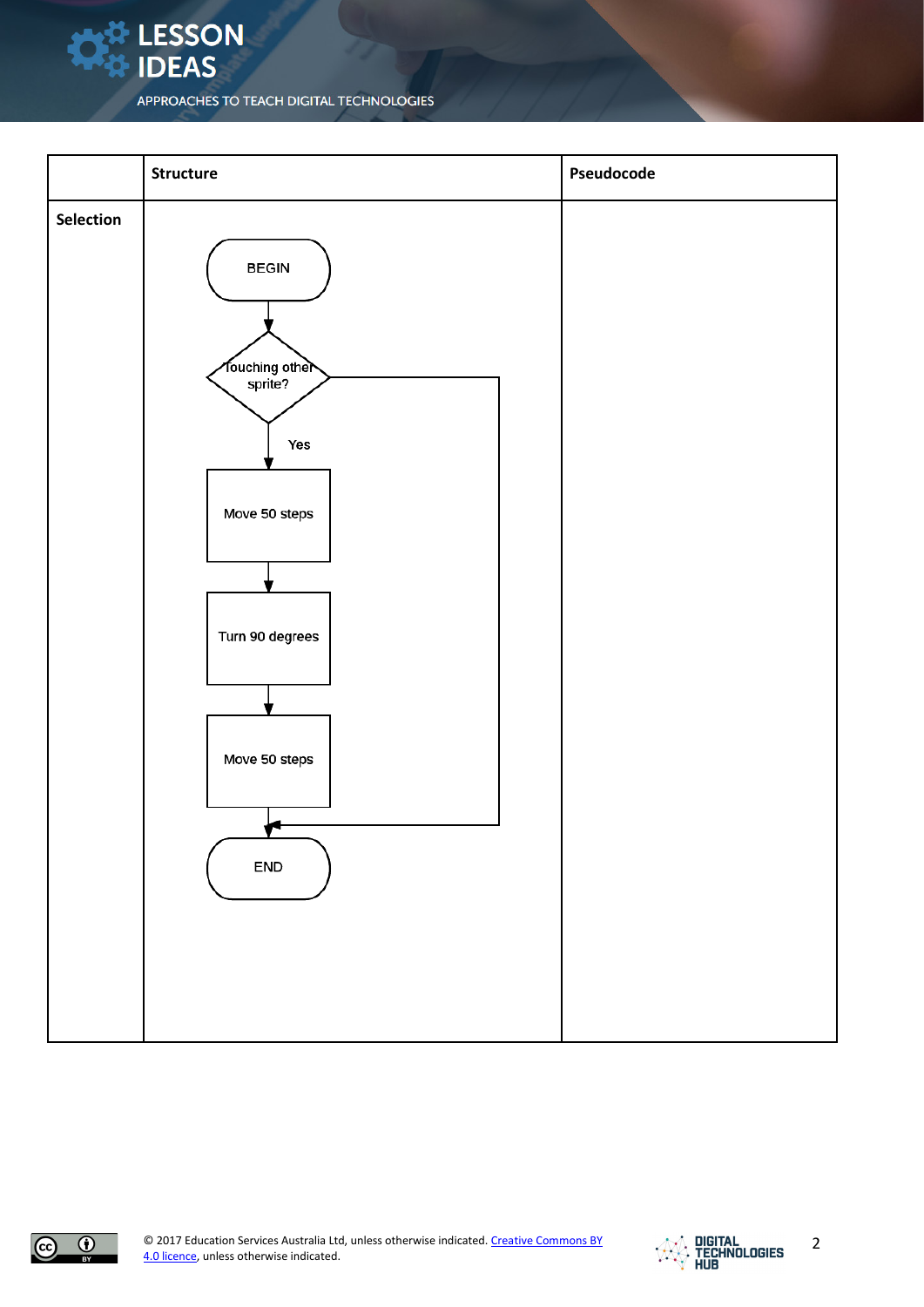**X** LESSON<br>X IDEAS

|                        | Structure                                                                                                                                                | Pseudocode |
|------------------------|----------------------------------------------------------------------------------------------------------------------------------------------------------|------------|
| Multi-way<br>selection | Begin<br>Which key is<br>pressed?<br>-Down<br>-Right-<br>$-UP$<br>Left<br>Move right<br>Move Left<br>Move Up<br>Move Down<br>$\ensuremath{\mathsf{End}}$ |            |



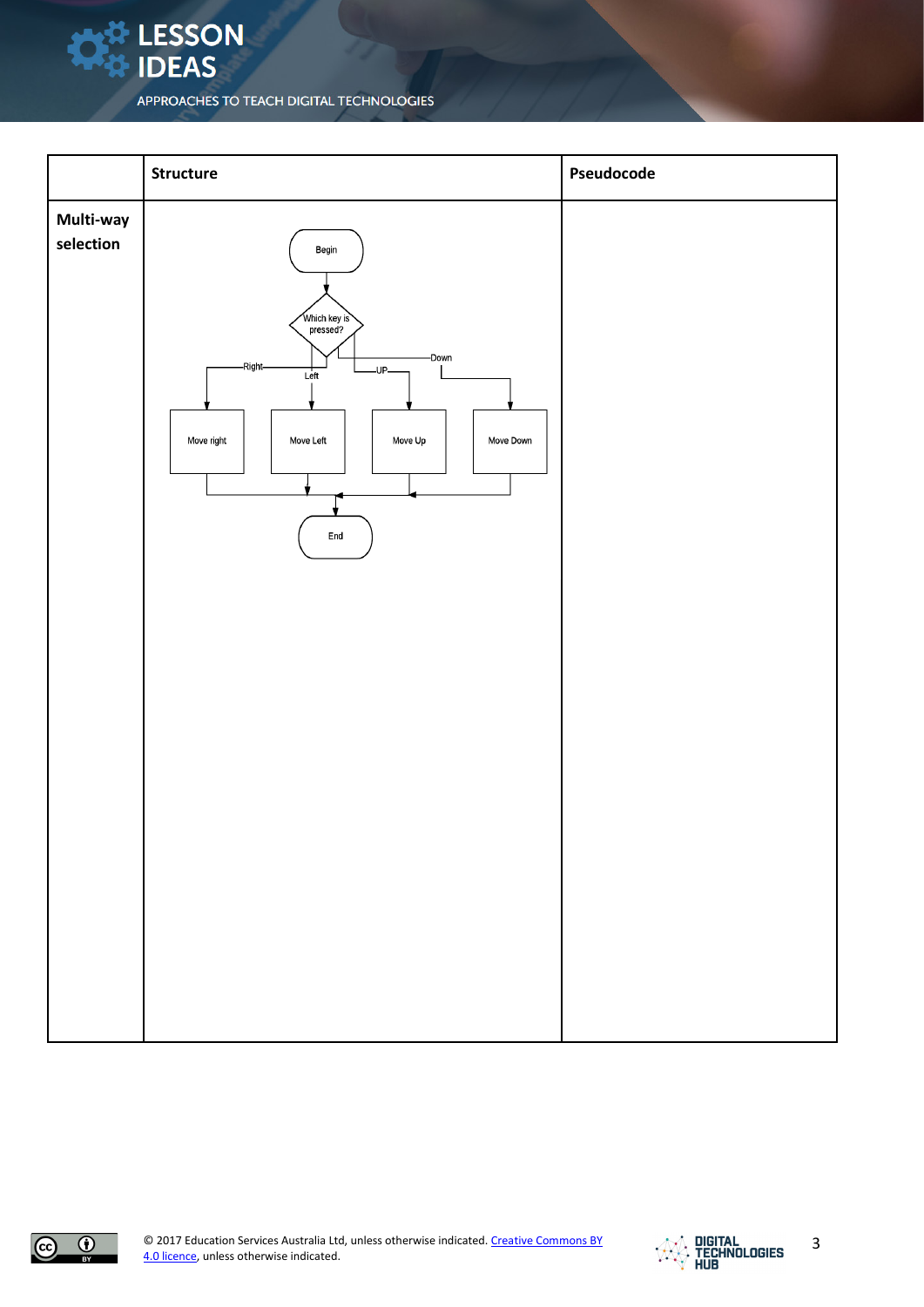





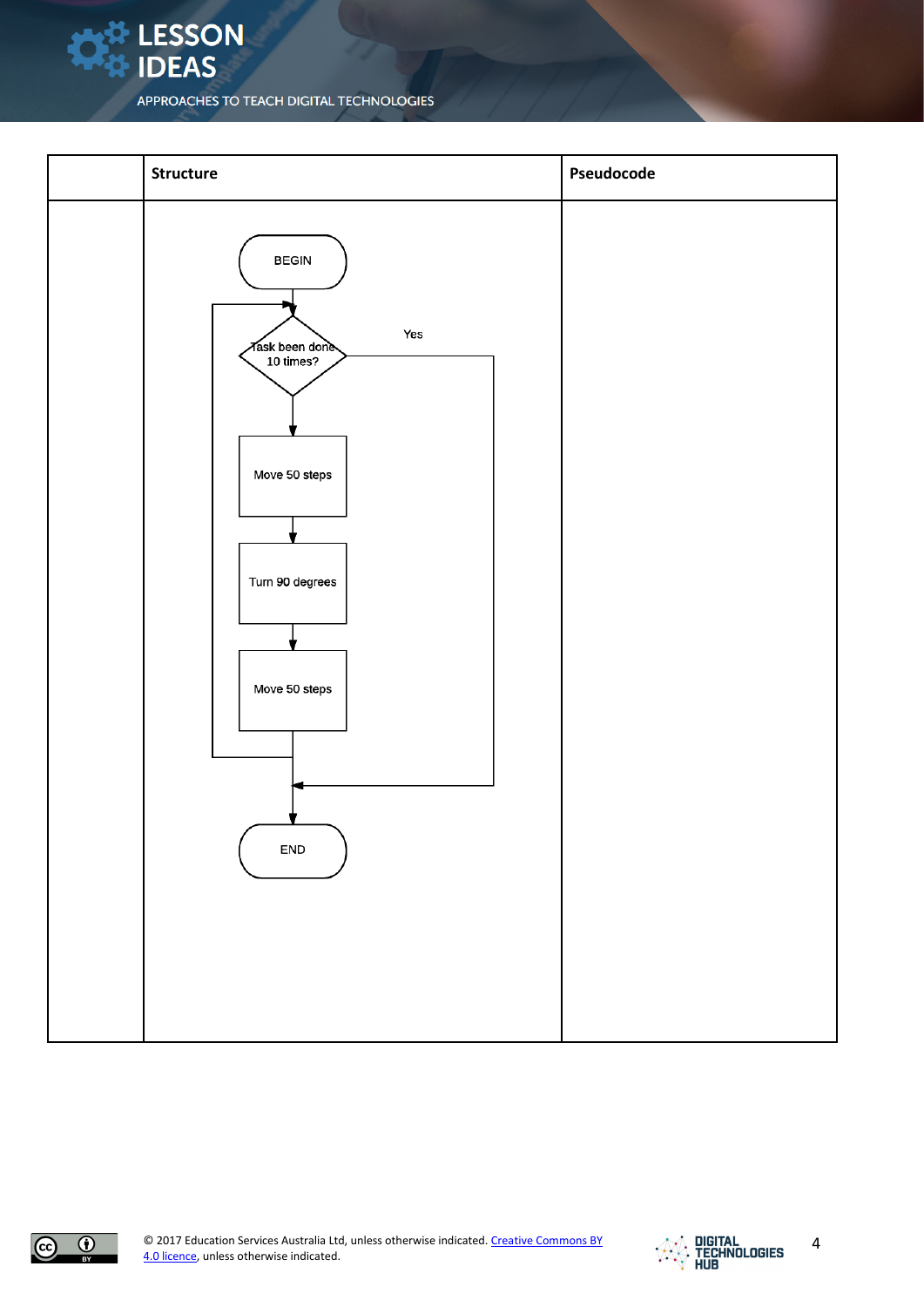

## **Level up: Control structures – Answers**

|          | Structure                                                                | Pseudocode                                                                      |
|----------|--------------------------------------------------------------------------|---------------------------------------------------------------------------------|
| Sequence | <b>BEGIN</b><br>Move 50 steps<br>Turn 90 degrees<br>Move 50 steps<br>END | <b>BEGIN</b><br>Move 50 steps<br>Turn 90 degrees<br>Move 50 steps<br><b>END</b> |



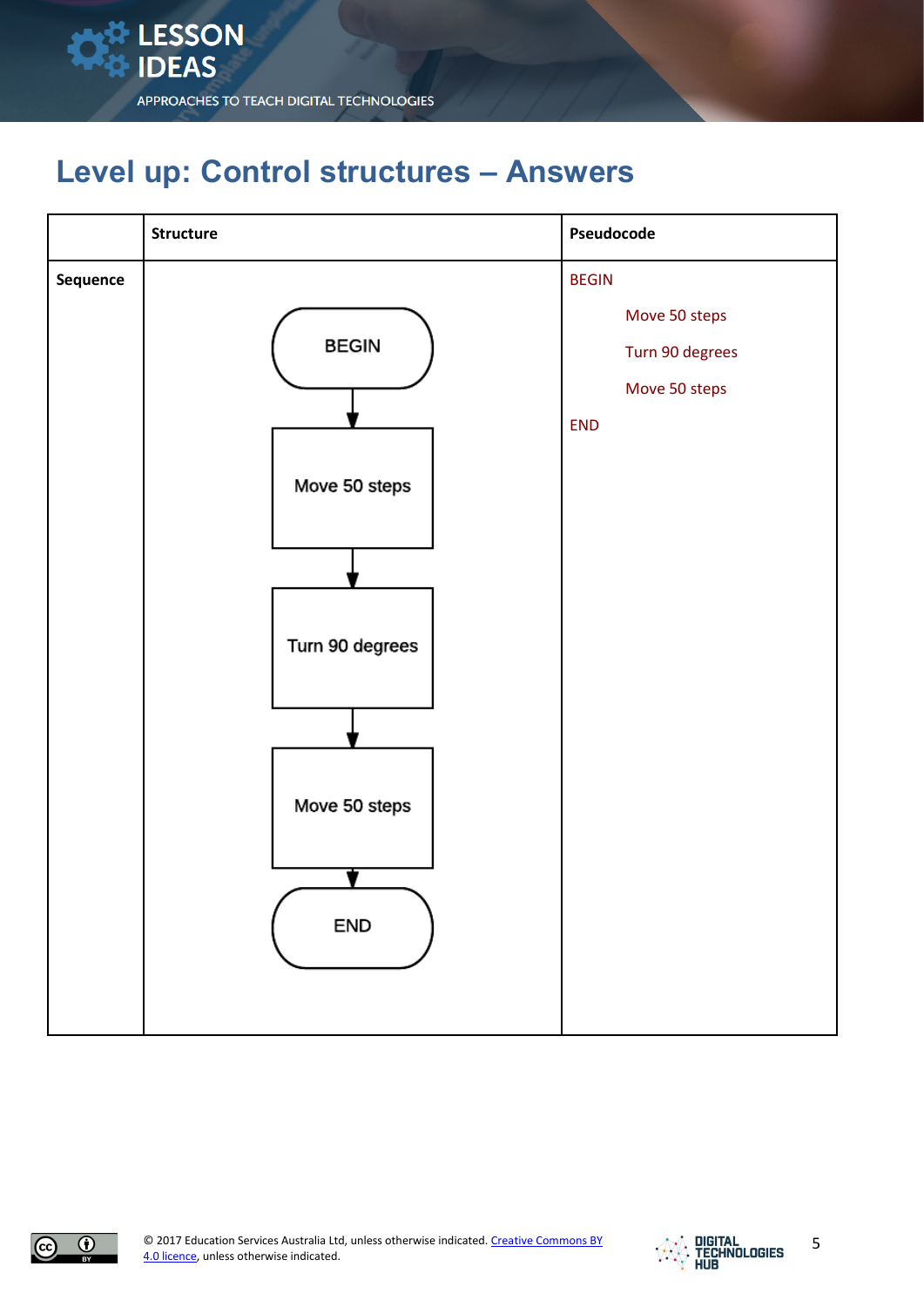**LESSON** 

**IDEAS** 





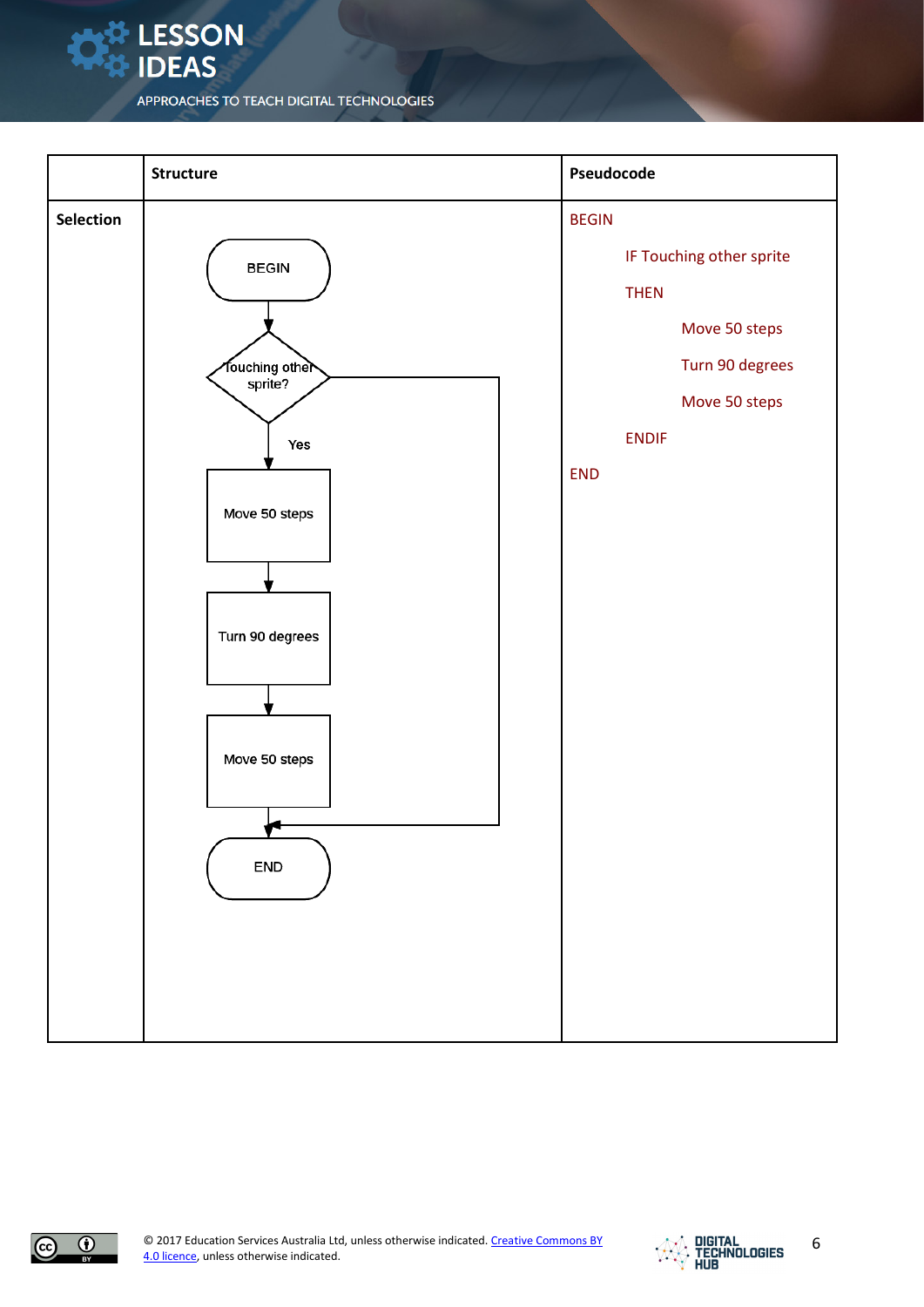**LESSON** 

**IDEAS**